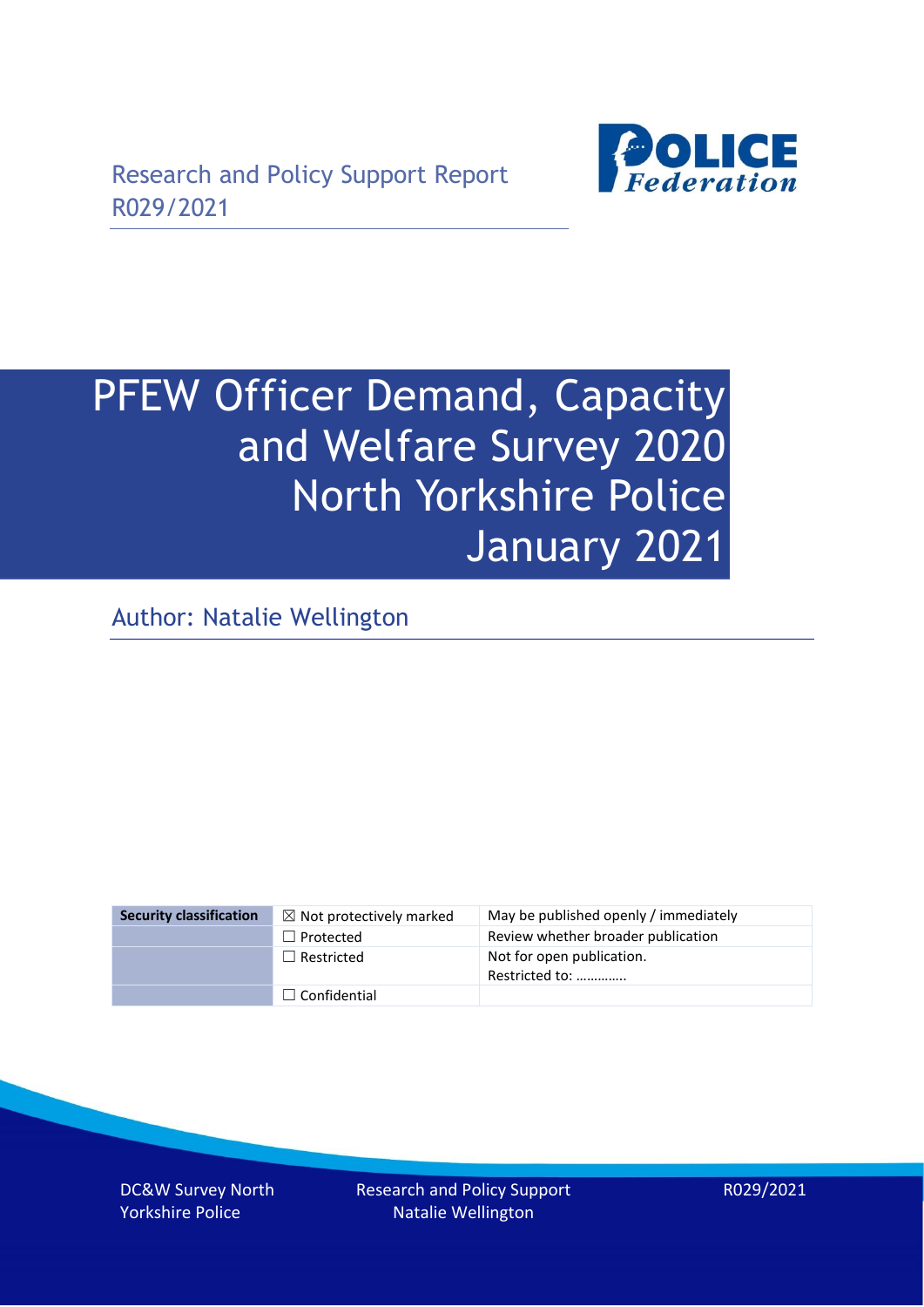# **CONTENTS**

| 2.          |                                                            |  |
|-------------|------------------------------------------------------------|--|
| 3.          |                                                            |  |
| 4.          |                                                            |  |
| 5.          |                                                            |  |
| 6.          |                                                            |  |
| $7_{\cdot}$ | ORGANISATIONAL SUPPORT FOR MENTAL HEALTH AND WELLBEING  17 |  |
| 8.          |                                                            |  |
|             |                                                            |  |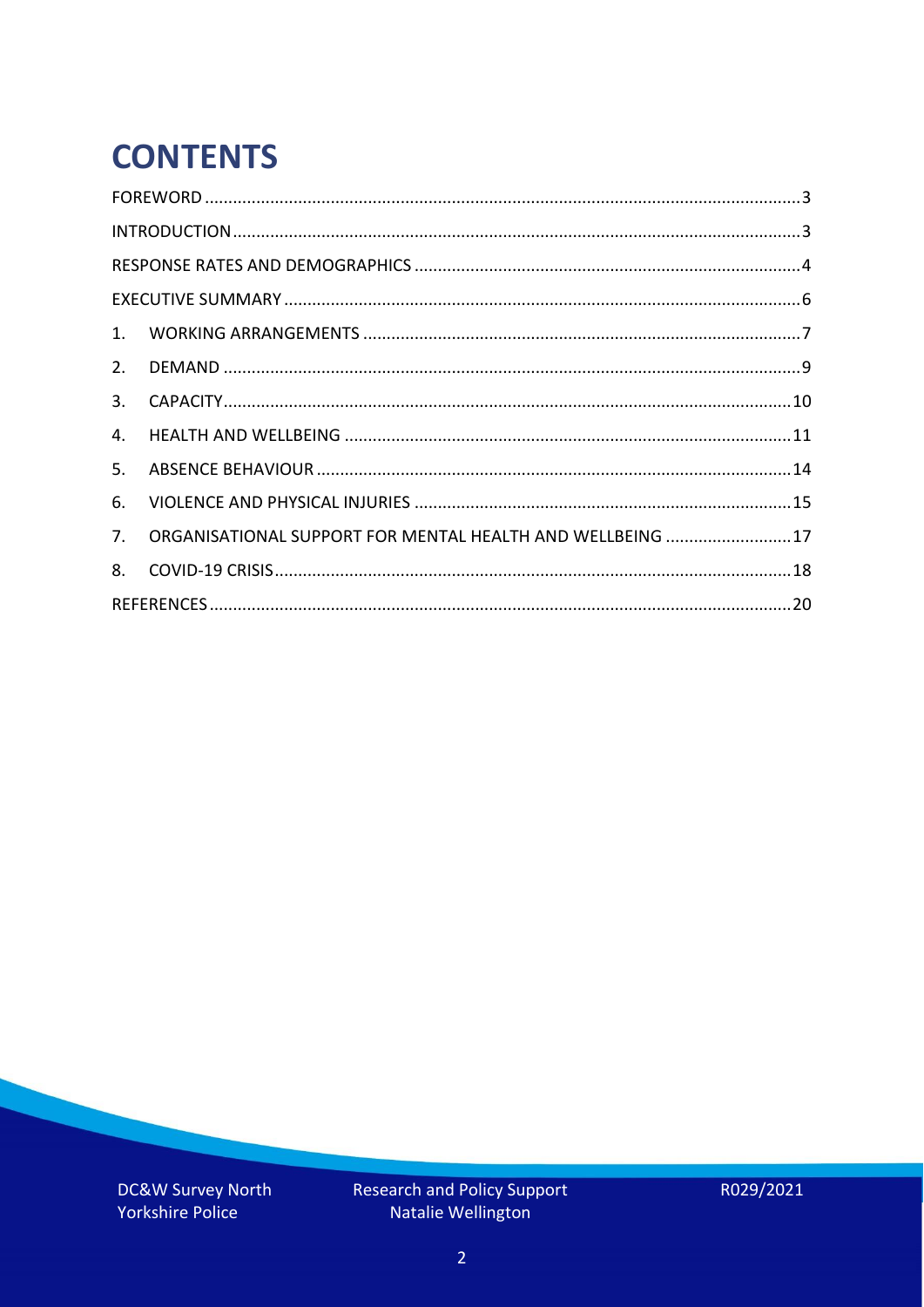### <span id="page-2-0"></span>**FOREWORD**

#### <span id="page-2-1"></span>**INTRODUCTION**

The Demand, Capacity and Welfare Survey is a biennial survey that started in 2016. This was in response to unprecedented budgetary cuts and a 14% fall in officer numbers over a seven year period from a high of 142,056 in 2009 to 122,748 in March 2016. <sup>i</sup> Evidence from a focus group study conducted by the PFEW<sup>ii</sup> also highlighted that these reductions may have been having a negative effect on officers' individual wellbeing. It was within this context that the Police Federation of England and Wales (PFEW) began a biennial Demand, Capacity and Welfare Survey. The 2020 PFEW Demand, Capacity and Welfare Survey is the third iteration of the survey. Due to the current global health crisis we have included questions specific to COVID-19, in order to help us to better understand the impacts of working within the police service during this crisis and officers' experiences on the ground. We have reported personal impacts in a specific section and organisational impacts are reported at contextually appropriate points throughout the report, to enable comparisons with other relevant items (for example we have included the results for the question asking whether COVID-19 has had an impact on single-crewing within the same section as the results for the question regarding frequency of single-crewing).

This report provides a summary of responses to key questions from the 2020 PFEW Officer Demand, Capacity and Welfare Survey from respondents in North Yorkshire Police.

Where appropriate, details of average responses from previous years, or the police service as a whole, are also presented.<sup>1</sup> However, differences across these figures have not been tested to assess whether they are statistically significant;<sup>2</sup> therefore, any and all differences reported are for guidance only and must be treated with caution. When comparing forcelevel data across years, a dash (–) is used, when applicable, to indicate where a force report was not provided due to small sample sizes.

Please be aware that the total number of responses for each item may vary slightly as not all items were answered by all respondents, and all percentages are rounded to the nearest

DC&W Survey North Yorkshire Police

 $1$  Data were weighted at a national level on the basis of respondents' force to ensure that each force were proportionally represented within the national sample; no weightings were applied at a force level. More information about weightings can be found in the 2020 Technical Annex R098/2020.

 $2$  As all the data are derived from samples of the population, rather than the whole population, percentage figures calculated are strictly speaking estimates, rather than exact measures. This means that every figure has a margin of error associated with it. Hence a very small percentage difference year on year may be due to sampling, rather than to actual changes.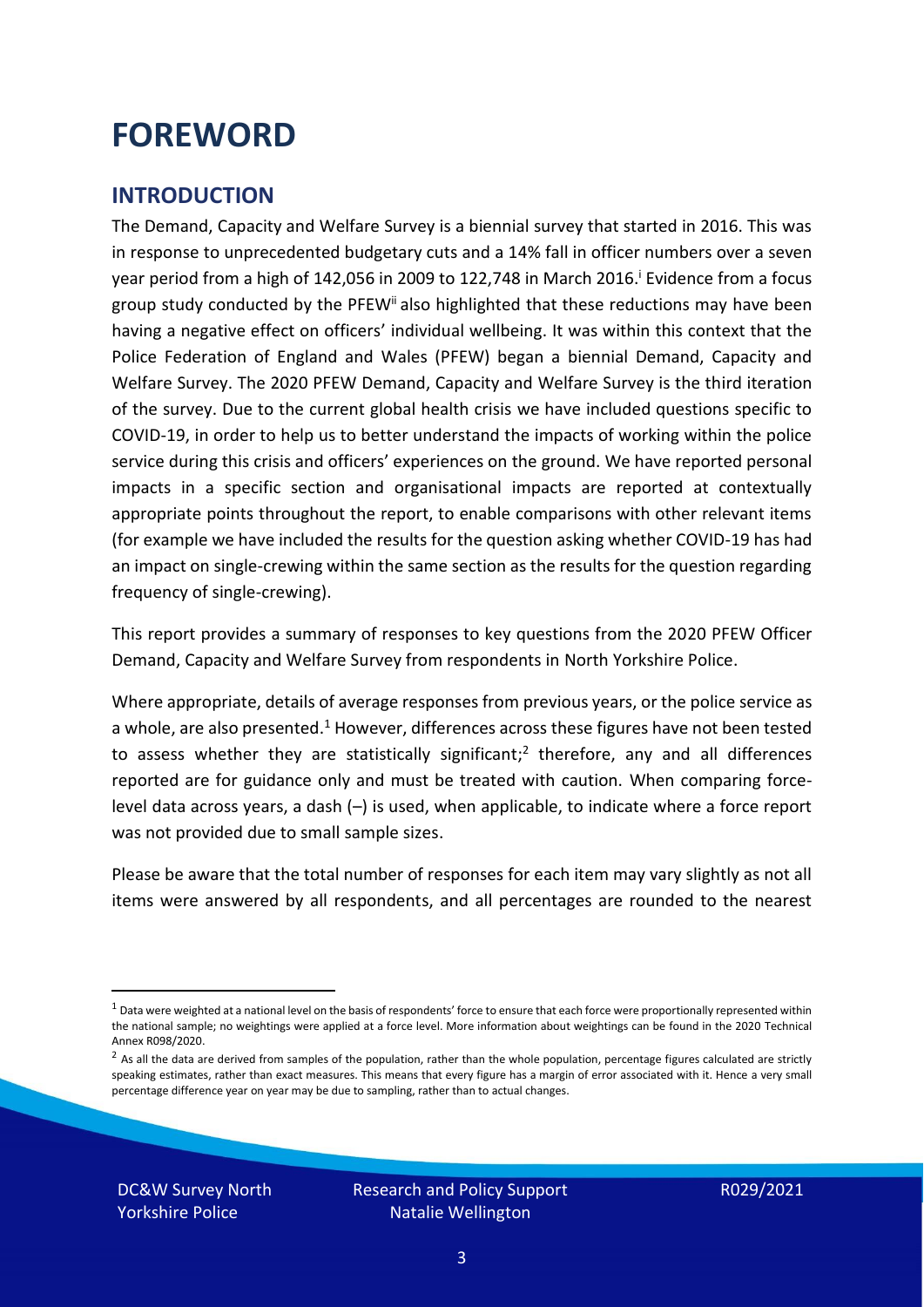whole number. In addition, the actual differences between any and all groups may be quite small, and these details should be considered when interpreting the data.

#### <span id="page-3-0"></span>**RESPONSE RATES AND DEMOGRAPHICS**

Survey responses were gathered over a seven-week period between October and November 2020. All officers of the federated ranks in England and Wales were eligible to participate. Analyses were conducted on a sample of 12,471 responses drawn from all 43 forces across England and Wales. The national response rate for the 2020 survey was 10%.

Overall, 3% of respondents (n=423) to the survey declined to state which force they belonged to. These responses have been included within the national data but are excluded from force-level analyses.<sup>3</sup>

149 responses were received from North Yorkshire Police, representing a response rate of around 10% (based on March 2020 Home Office figures of officer headcount).<sup>iii</sup> The margin of error for this report has been calculated using the size of the sample and population. At a 95% confidence level, this force report has a 8% margin of error. If the margin of error is less than 5%, it can be considered to be within the normal bounds of academic rigour.<sup>4</sup> If this threshold has not been met, the results from this report must be interpreted with caution.

53% of responses from North Yorkshire Police were received from male officers and 45% of responses were from female officers. The other 3% preferred not to say or identified in another way. In regards to rank, 71% of respondents from North Yorkshire Police were Constables, 16% were Sergeants, 11% were Inspectors, and 1% were Chief Inspectors. 3% of responses from North Yorkshire Police were received from Black and Minority Ethnic (BME) officers.

DC&W Survey North Yorkshire Police

<sup>&</sup>lt;sup>3</sup> Please see the 2020 Technical Annex R098/2020 for excluded cases.

<sup>&</sup>lt;sup>4</sup> The generally accepted academic standards is a 95% confidence level with a 5% (or less) margin of error.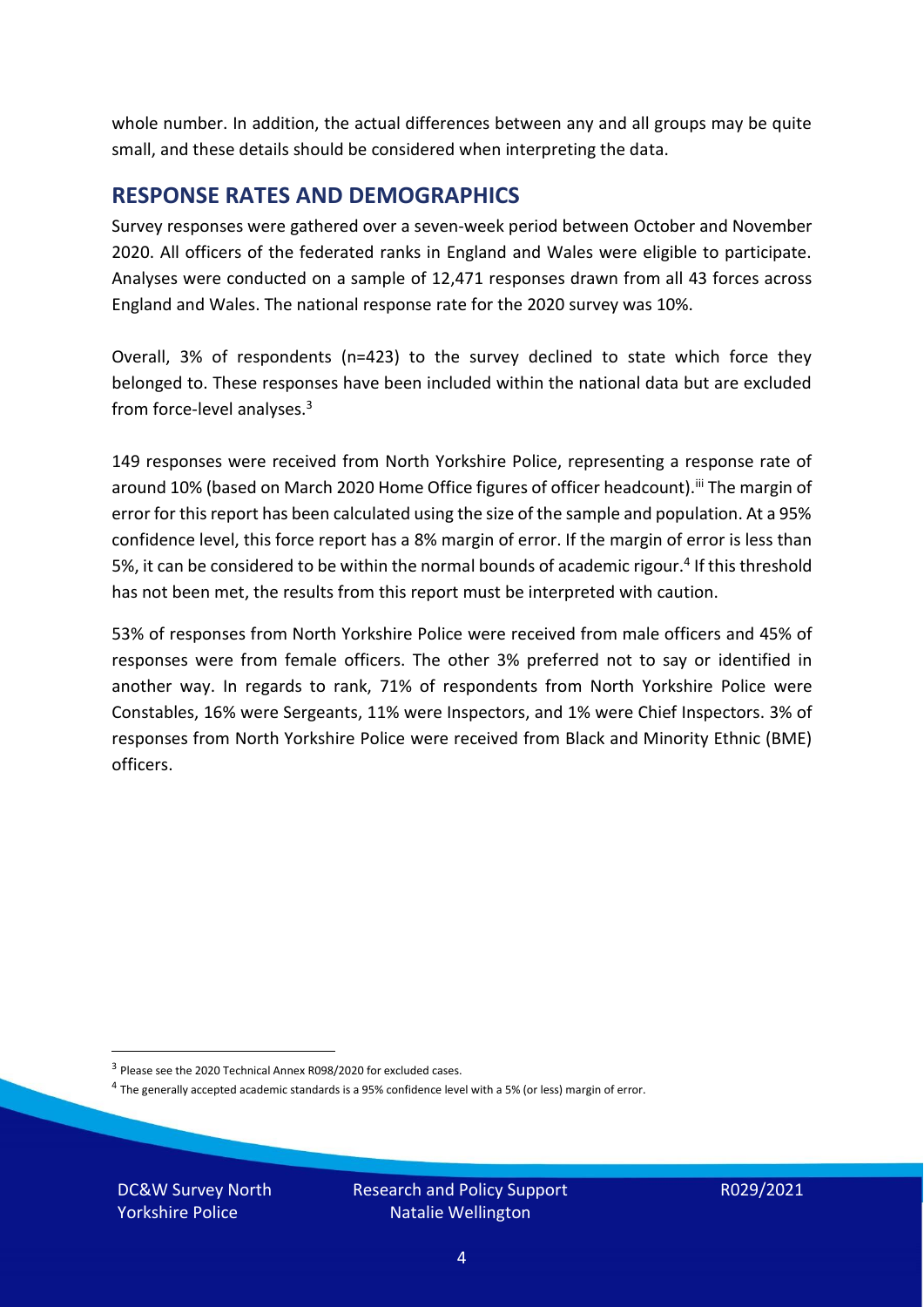### **INFOGRAPHIC**

### **Who responded?**

**149** responses were received from North Yorkshire Police, representing a **10%** response rate.



DC&W Survey North Yorkshire Police

Research and Policy Support Natalie Wellington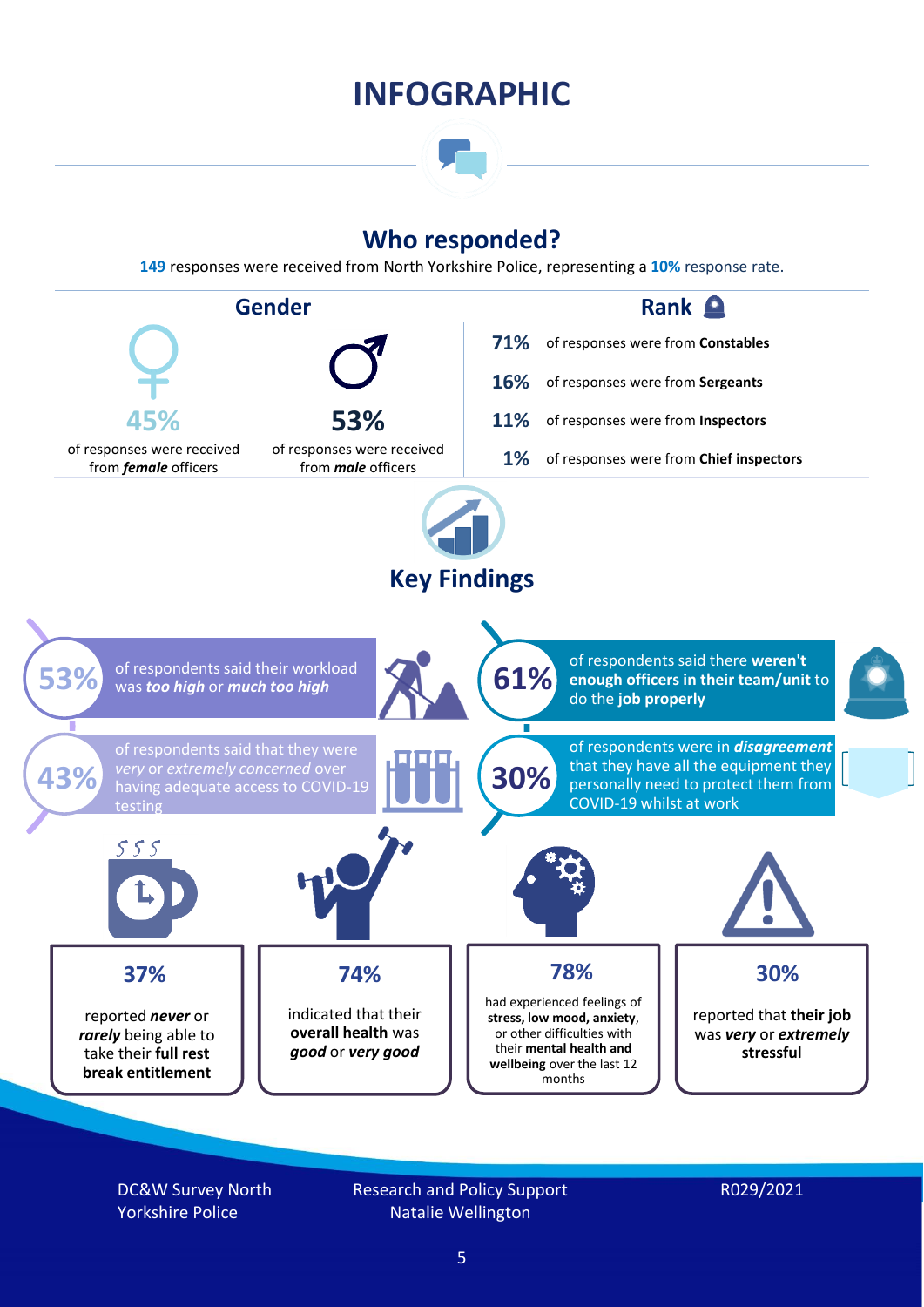### <span id="page-5-0"></span>**EXECUTIVE SUMMARY**

- **149** responses were received from North Yorkshire Police, representing a response rate of around **10%**.
- The average (mean) rating for **overall job satisfaction** for respondents was **6/10**.
- **87%** reported being **single-crewed** *often* or *always* and **17%** reported being **singlecrewed** *more often* due to **COVID-19**.
- **37%** of respondents reported *never* or *rarely* being able to take their **full rest break entitlement**; *lower than* the proportion in 2018 (53%).
- **53%** of respondents reported that their **workload** is currently *too high*, or *much too high*; *lower than* the proportion in 2018 (71%).
- **61%** of respondents said there **weren't enough officers in their team/unit** to do the **job properly**.
- The average (mean) **overall life satisfaction** rating was **6/10**. This can be compared to the national average of 6/10.
- **74%** of respondents indicated that their **overall health** was *good* or *very good.*
- **30%** of respondents said that they viewed their job as *very* or *extremely* **stressful**. This was *lower than* the proportion in 2018 (42%).
- **78%** of respondents indicated that they had **experienced feelings of stress, low mood, anxiety, or other difficulties with their health and wellbeing** over the last 12 months.
- **20%** of respondents reported that they had suffered **one or more injuries** that required medical attention as a result of **work-related violence** in the last year.
- **15%** of respondents reported that they had suffered **one or more injuries** that required medical attention as a result of **work-related accidents** in the last year.
- **23%** of respondents reported that they were *very* or *extremely worried* about the **impact that the COVID-19 crisis will have on them personally**.
- **1%** of respondents reported that they *have* or *have had* **COVID-19** confirmed by a positive antigen or antibody test.
- **30%** of respondents reported that they *disagreed* or *strongly disagreed* that they **have all the equipment they personally need to protect them from COVID-19 whilst at work**.

DC&W Survey North Yorkshire Police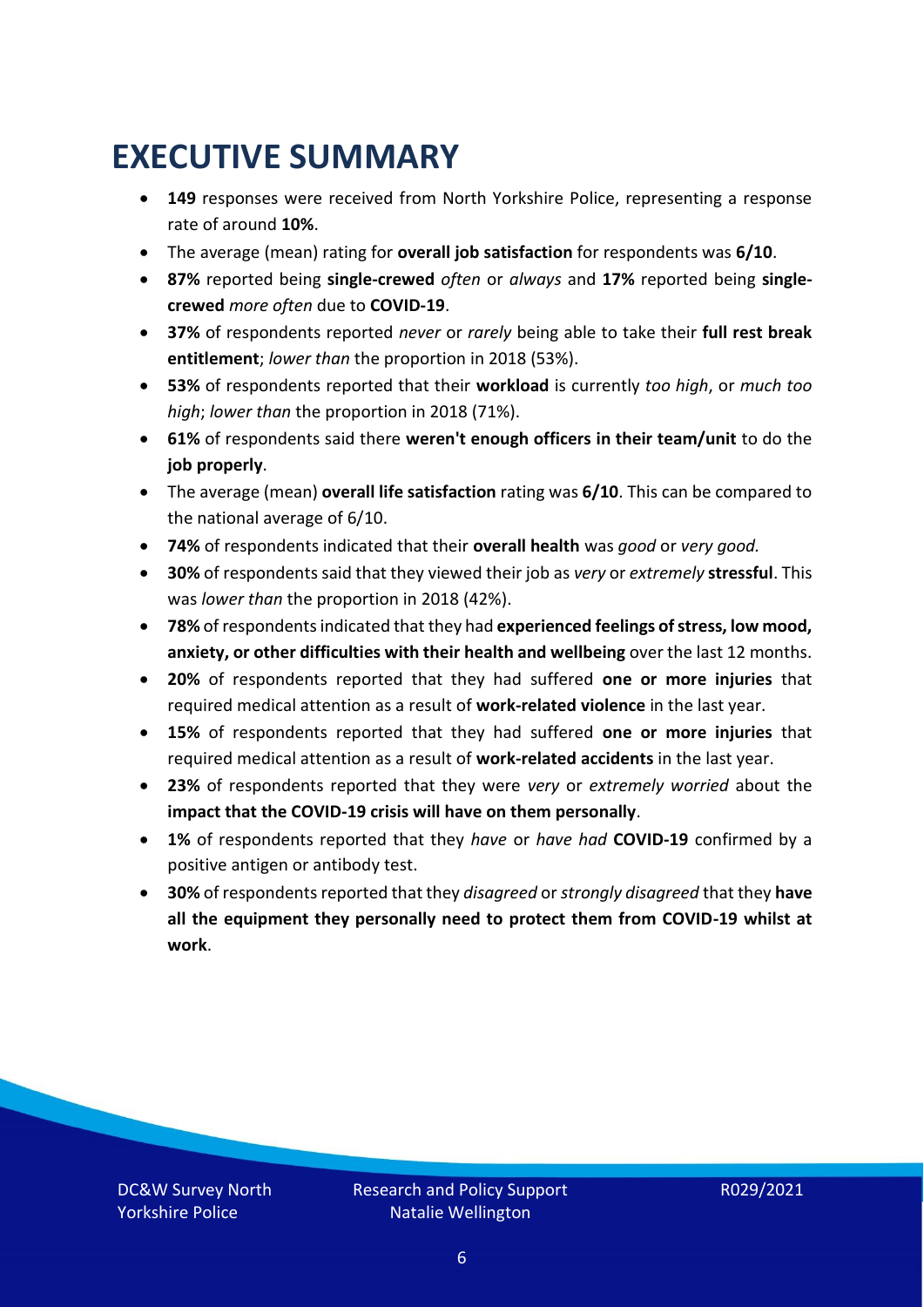### <span id="page-6-0"></span>**1. WORKING ARRANGEMENTS**

### **1.1. OVERALL JOB SATISFACTION**

Respondents were asked to rate their overall job satisfaction between 0 and 10, where 0 was 'not at all satisfied' and 10 was 'completely satisfied.' The average (mean) rating for overall job satisfaction for respondents from North Yorkshire Police was 6/10 (range 0-10), with 30% of respondents reporting an overall job satisfaction rating of *4* or *less*. This can be compared to the national average of 5/10 (range 0-10), and 37% of respondents reporting an overall job satisfaction rating of *4* or *less*.

### **1.2. SHIFT LENGTH**

65% of respondents from North Yorkshire Police reported that their formal shift duration was more than the 8-10 hours advised by the Health and Safety Executive<sup>iv</sup> and the Police Negotiating Board,<sup>v</sup> and 62% of respondents indicated a shift length of 12 hours or *more*. 9% of the national sample indicated that their formal shift duration was more than 8-10 hours, and 7% indicated a shift length of *12 hours* or *more*. 5

#### **1.3. SINGLE-CREWING**

Among respondents from North Yorkshire Police, for whom this item was applicable, 87% reported being single-crewed either *often* or *always* over the previous 12-month period. This can be compared with 58% of respondents from the national sample.<sup>6</sup>

Due to COVID and the social distancing regulations implemented by the UK government, forces may have changed their normal operational procedures around crewing in order to reduce opportunities for infection between colleagues. The NPCC released guidance stating that when officers are double crewed a surgical Type IIR face mask should be worn in an enclosed space, such as a vehicle or personnel carrier, when social distancing cannot be achieved.<sup>vi</sup> However, some of the units may have decided to reduce the risk further by limiting double crewing or placing officers in bubbles. As such, in this year's iteration of the survey we wanted to ask an additional query about COVID-19 in relation to crewing levels, to see if crewing levels were affected by this. The findings were that 17% from North Yorkshire Police reported being single-crewed *more often* due to COVID-19.

 $<sup>6</sup>$  Respondents that reported not applicable were removed from force-level and national analysis.</sup>

DC&W Survey North Yorkshire Police

<sup>&</sup>lt;sup>5</sup> Respondents that reported not applicable were removed from force-level and national analysis.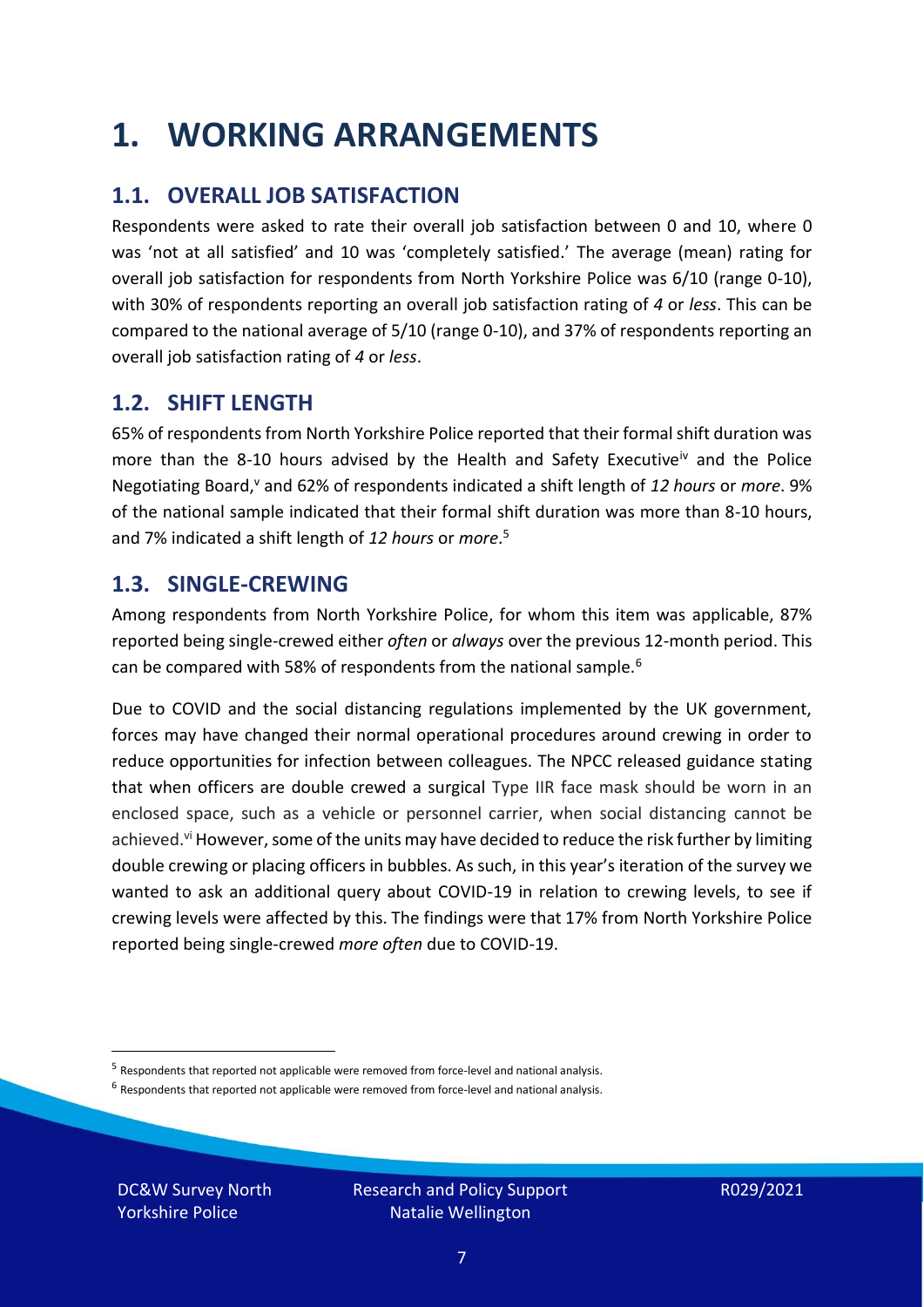### **1.4. BREAKS, REST DAYS AND ANNUAL LEAVE**

37% of respondents from North Yorkshire Police reported *never* or *rarely* being able to take their full rest break entitlement, and 52% reported having had *two* or *more* rest days cancelled in the previous 12-month period. Furthermore, 63% of respondents from North Yorkshire Police told us that they had a request for annual leave refused *once* or *more* in the previous 12-month period.

Historical comparisons for items relating to breaks, rest days and annual leave for North Yorkshire Police, are also provided in *Table 1* below.

| Table 1: Force level figures for breaks, rest days<br>and annual leave                                       | 2016 | 2018 | 2020 |
|--------------------------------------------------------------------------------------------------------------|------|------|------|
| Reported being never or rarely able to take full<br>rest break entitlement                                   | 53%  | 53%  | 37%  |
| Reported having two or more rest days<br>cancelled in the previous 12 months                                 | 83%  | 76%  | 52%  |
| Reported having a request for annual leave<br>refused once or more in the previous 12<br>months <sup>7</sup> | 95%  | 78%  | 63%  |

DC&W Survey North Yorkshire Police



<sup>&</sup>lt;sup>7</sup> Please note, there were moderate changes to the question wording and response scale for this item between the 2016 and 2018 iterations of this survey. Please take this into consideration when interpreting any and all differences in the findings between these years, as altering the way in which a question is framed may unintentionally affect the way in which an individual responds.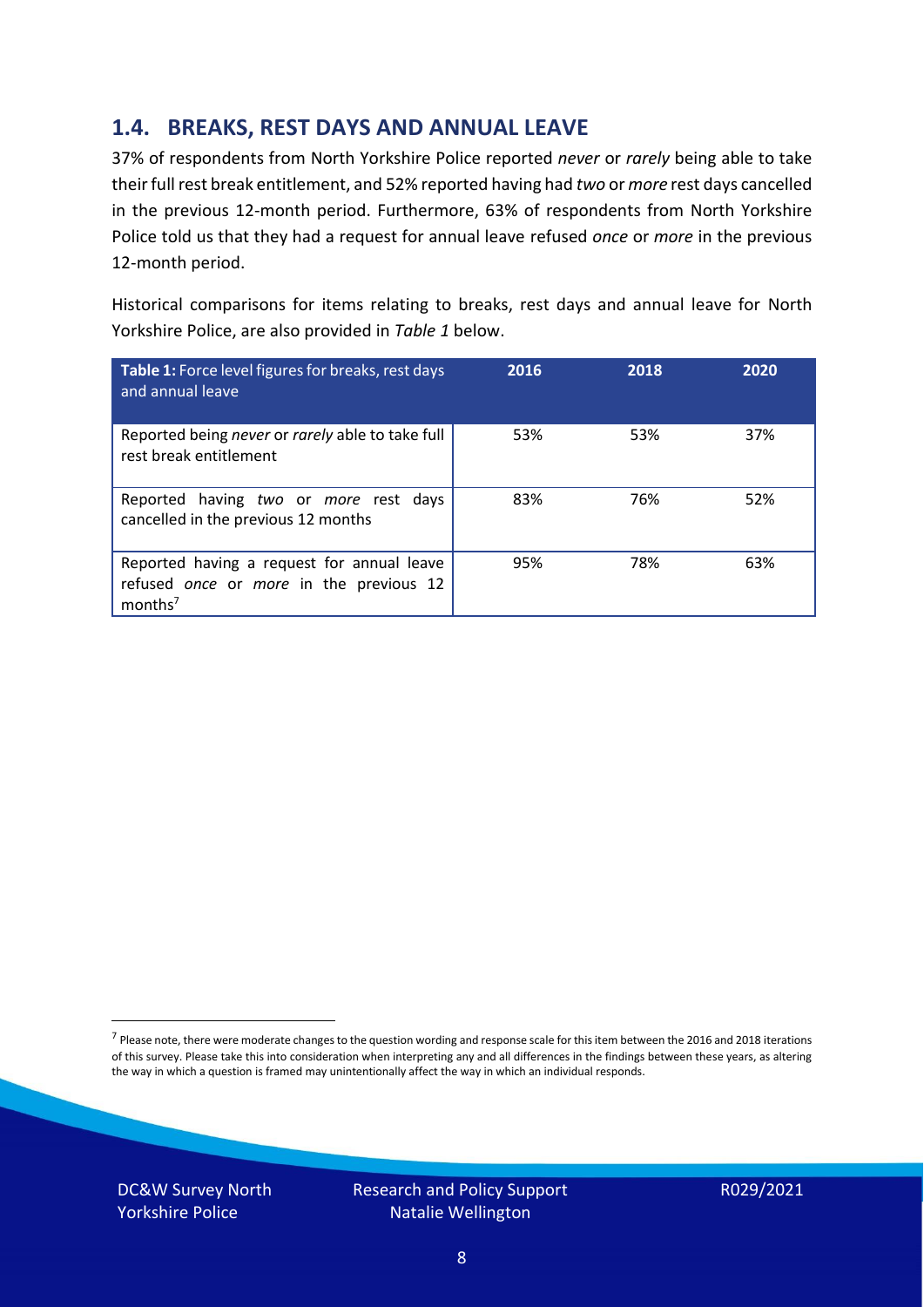### <span id="page-8-0"></span>**2. DEMAND**

### **2.1. WORKLOAD**

53% of respondents from North Yorkshire Police told us that their workload is currently *too high*, or *much too high*. An historical comparison for both national and local proportions for workload are displayed in *Table 2* below.

| Table 2: Proportion of respondents reporting<br>that their workload was too high or much too<br>high in the previous 12-month period | 2016 | 2018 | 2020 |
|--------------------------------------------------------------------------------------------------------------------------------------|------|------|------|
| Force-level figures                                                                                                                  | 52%  | 71%  | 53%  |
| <b>National figures</b>                                                                                                              | 66%  | 72%  | 60%  |

### **2.2. AMOUNT AND PACE OF WORK**

70% of respondents from North Yorkshire Police *disagreed* or *strongly disagreed* that they generally have enough officers to manage all the demands being made on them as a team/unit.

Furthermore, 14% *agreed* or *strongly agreed* that they had enough time to engage in proactive policing in their team/unit. An historical comparison for both national and local proportions for this item are displayed in *Table 3* below.

| Table 3: Proportion of respondents reporting<br>that they agreed or strongly agreed that they<br>had enough time to engage in proactive<br>policing in their team/unit | 2016 | 2018 | 2020 |
|------------------------------------------------------------------------------------------------------------------------------------------------------------------------|------|------|------|
| Force-level figures                                                                                                                                                    | 13%  | 9%   | 14%  |
| National figures                                                                                                                                                       | 13%  | 9%   | 14%  |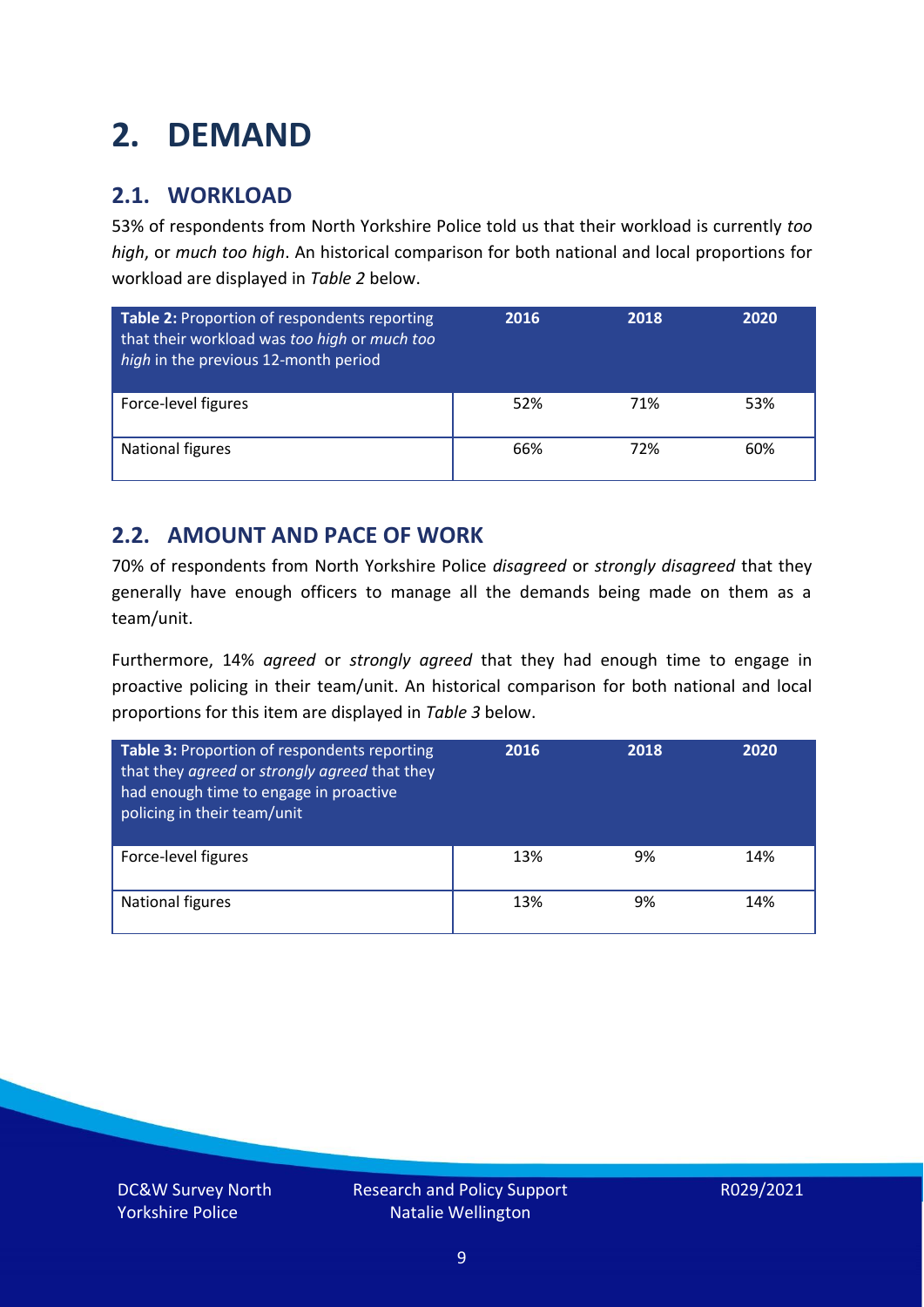### <span id="page-9-0"></span>**3. CAPACITY**

### **3.1. MINIMUM OFFICER STAFFING**

60% of respondents from North Yorkshire Police indicated that their team or unit had a minimum officer staffing level.

Among respondents whose team or unit had a minimum officer staffing level, 16% indicated that this level was *never* or *rarely* achieved.

Respondents were asked how often minimum staffing levels have been met compared to before the COVID-19 crisis. 21% reported minimum staffing levels being met *less frequently* compared to before the COVID-19 crisis.

### **3.2. OFFICER STAFFING ARRANGEMENTS**

59% of respondents *disagreed* or *strongly disagreed* that the way officer staffing levels are determined in their team/unit seems to be effective. Historical comparisons for this item and one other key item, relating to capacity to deal with demand for North Yorkshire Police, are provided in *Table 4* below.

| Table 4: Force level figures for key items relating to capacity                         |                                                               |      |      |
|-----------------------------------------------------------------------------------------|---------------------------------------------------------------|------|------|
| <b>Statements</b>                                                                       | Proportion of respondents who<br>disagreed with the statement |      |      |
|                                                                                         | 2016                                                          | 2018 | 2020 |
| The way officer staffing levels are determined in my<br>team/unit seems to be effective | 74%                                                           | 75%  | 59%  |
| There are enough officers in my team/unit for me to do<br>my job properly               | 77%                                                           | 88%  | 61%  |

DC&W Survey North Yorkshire Police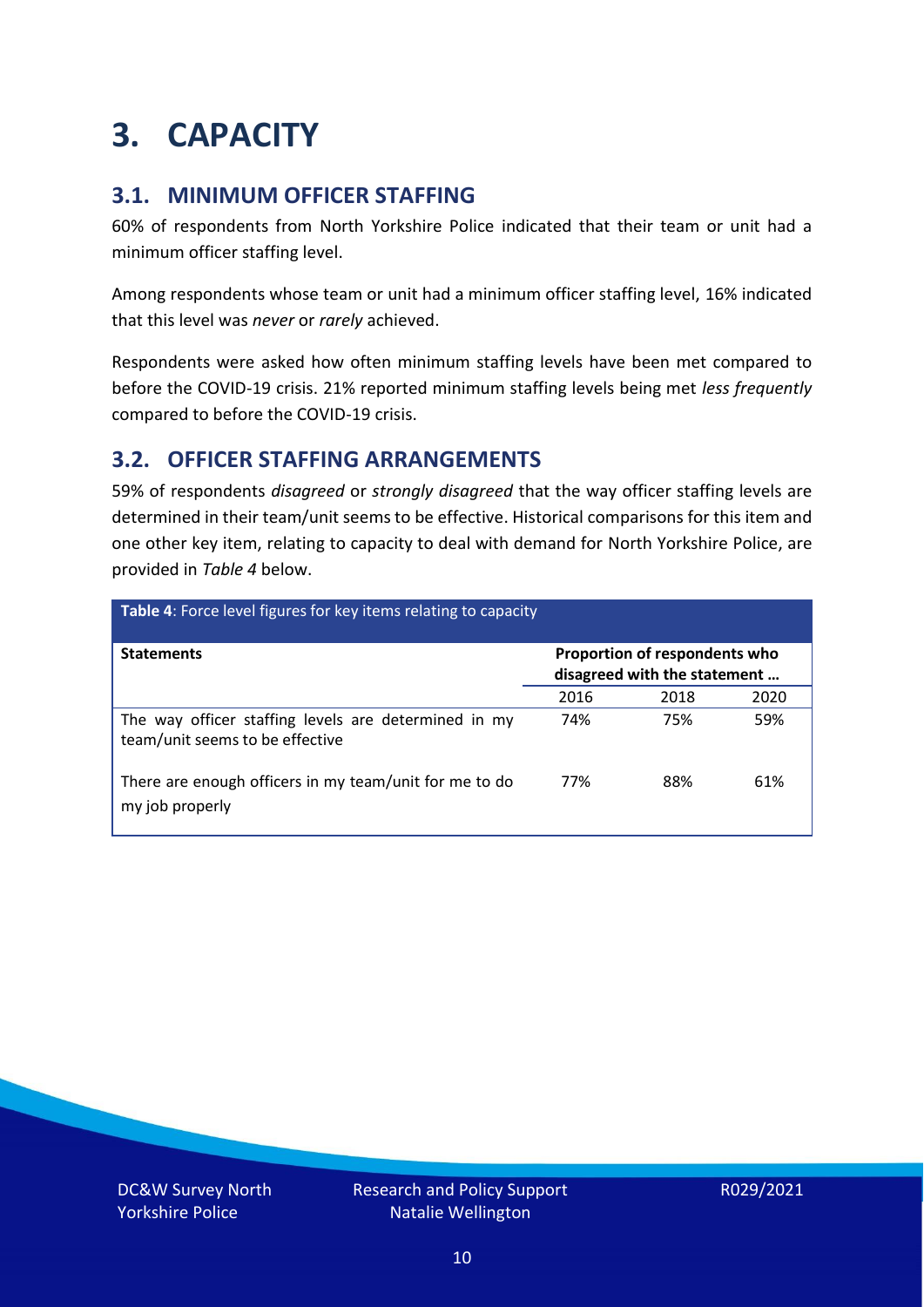### <span id="page-10-0"></span>**4. HEALTH AND WELLBEING**

### **4.1. OVERALL LIFE SATISFACTION AND WORTHWHILENESS**

Respondents were asked to rate their overall life satisfaction on a scale from 0 to 10, where 0 was *'Not at all satisfied'* and 10 was *'Completely satisfied'*. Furthermore, respondents were also asked to rate how worthwhile they feel the things they do in their life are on a scale from 0 to 10, where 0 was *'Not at all worthwhile'* and 10 was *'Completely worthwhile'.* These two items replicate the overall life satisfaction and overall worthwhileness questions posed within the Annual Population Survey by the Office for National Statistics (UK) and were included in the Demand, Capacity and Welfare Survey to enable benchmarking against the general population. vii

The average (mean) overall life satisfaction rating for the general population was 7 out of 10. The average (mean) rating for North Yorkshire Police was 6 out of 10, with 24% of respondents reporting a low overall life satisfaction rating of *4* or *less*. These results can be compared to the national average of 6/10, with 23% of respondents reporting a low overall life satisfaction rating of *4* or *less*.

The average (mean) overall worthwhileness rating for the general population was 7 out of 10. The average (mean) rating for North Yorkshire Police was 7 out of 10, with 15% of respondents reporting a low overall worthwhileness rating of *4* or *less*. These results can be compared to the national average of 7/10, with 18% of respondents reporting a low overall worthwhileness rating of *4* or *less*.

### **4.2. OVERALL PHYSICAL HEALTH**

Respondents were asked to rate their overall health on a scale from *very good* to *very poor*. An historical comparison for both national and local proportions for this item are in *Table 5* below.

| Table 5: Self-rated overall physical health |                       | 2016 | 2018 | 2020 |
|---------------------------------------------|-----------------------|------|------|------|
|                                             | Poor or very poor     | 13%  | 7%   | 8%   |
| Force-level figures                         | Neither good nor poor | 23%  | 10%  | 18%  |
|                                             | Good or very good     | 64%  | 83%  | 74%  |
|                                             | Poor or very poor     | 12%  | 7%   | 9%   |
| National figures                            | Neither good nor poor | 23%  | 17%  | 20%  |
|                                             | Good or very good     | 65%  | 77%  | 71%  |

DC&W Survey North Yorkshire Police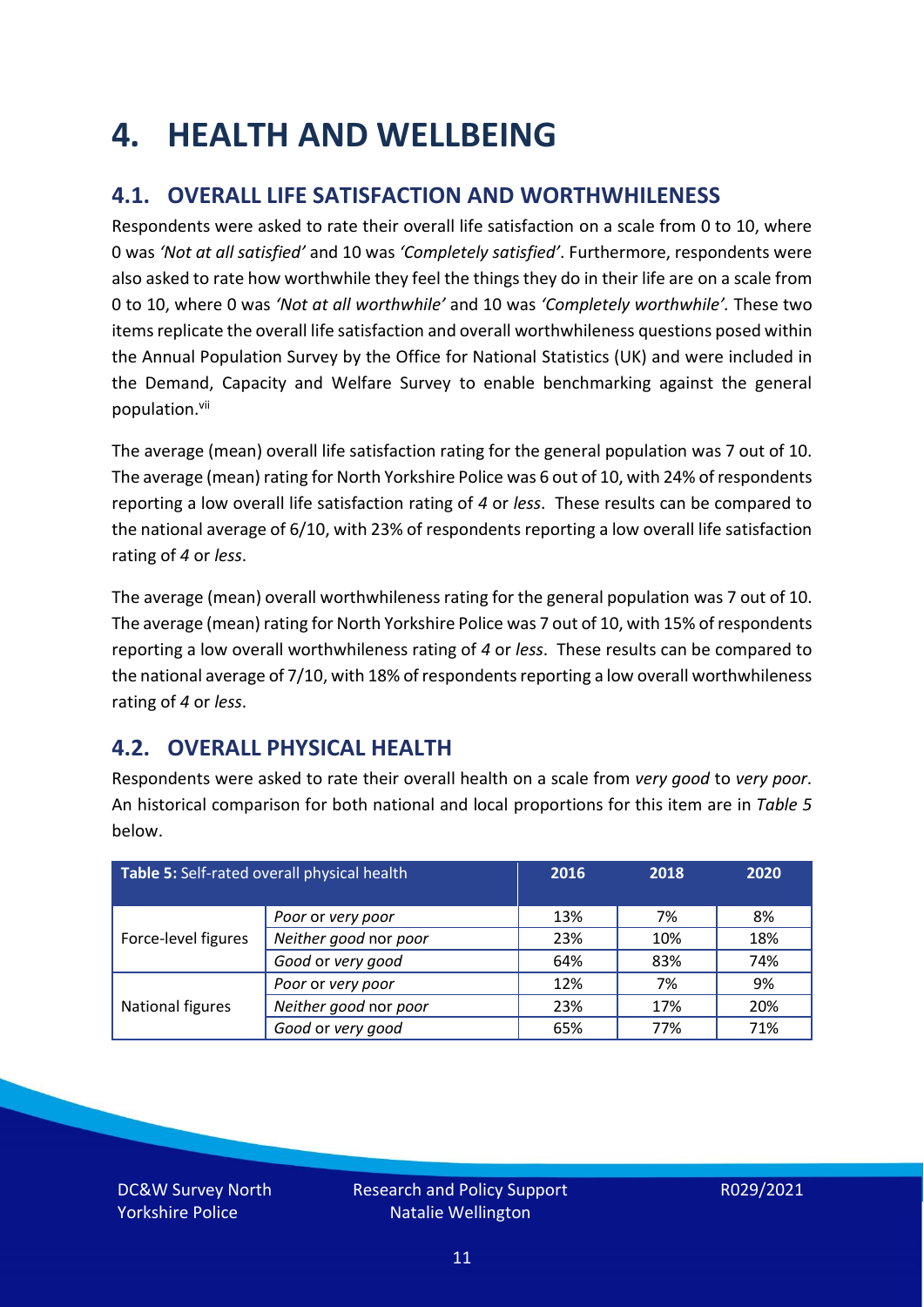### **4.3. SINGLE-ITEM INDICATORS FOR MENTAL HEALTH**

#### **4.3.1. ANXIETY AND HAPPINESS**

Overall anxiety was measured using a single-item measure. Respondents were asked to rate how anxious they had felt the day before on a scale from 0 to 10, where 0 was *'Not at all anxious'* and 10 was *'Completely anxious'*. Overall happiness was also measured using a single-item measure and respondents were asked to rate how happy they had been the day before on a scale from 0 to 10, where 0 was *'Not at all happy'* and 10 was *'Completely happy'*. These items replicate the overall anxiety and overall happiness questions posed within the Annual Population Survey by the Office for National Statistics (UK) and were chosen to enable benchmarking against the general population.<sup>viii</sup>

The average (mean) overall anxiety rating for the general population was 4 out of 10, with 36% of respondents reporting a high overall anxiety rating of *6* or *more*. <sup>8</sup> The average (mean) rating for North Yorkshire Police was 4 out of 10, with 37% of respondents reporting a high overall anxiety rating of *6* or *more*. These results can be compared to the national average of 4/10, with 35% of respondents reporting a high overall anxiety rating of *6* or *more*. 9

The average (mean) overall happiness rating for the general population was 7 out of 10. The average (mean) rating for North Yorkshire Police was 6 out of 10, with 29% of respondents reporting a low overall happiness rating of *4* or *less*. These results can be compared to the national average of 6/10, with 25% of respondents reporting a low overall happiness rating of *4* or *less*.

#### **4.3.2. STRESS**

Work related stress was measured using a single-item measure. 30% of respondents from North Yorkshire Police said that they viewed their job as *very* or *extremely stressful*.

This is *lower than* the proportion reported in the national sample (33%) and *lower than* the proportion reported by North Yorkshire Police in 2018 (42%).

Stress outside of work was assessed using an adaptation of the work-related stress measure. 8% of respondents from North Yorkshire Police said that they viewed their life outside of work as *very* or *extremely stressful*.

DC&W Survey North Yorkshire Police

<sup>&</sup>lt;sup>8</sup> Please note that proportions for other wellbeing measures were not provided

 $9$  Overall scores for anxiety have been grouped and reported differently to life satisfaction, worthwhileness and happiness. The percentage of respondents scoring a high rating of *6* or *more* has been reported, as higher scores for anxiety are commonly associated with lower individual wellbeing. Whereas, the percentage of respondents scoring a very low rating of *4* or *less* has been reported for life satisfaction, worthwhileness and happiness, as lower scores on these measures are commonly associated with lower individual wellbeing.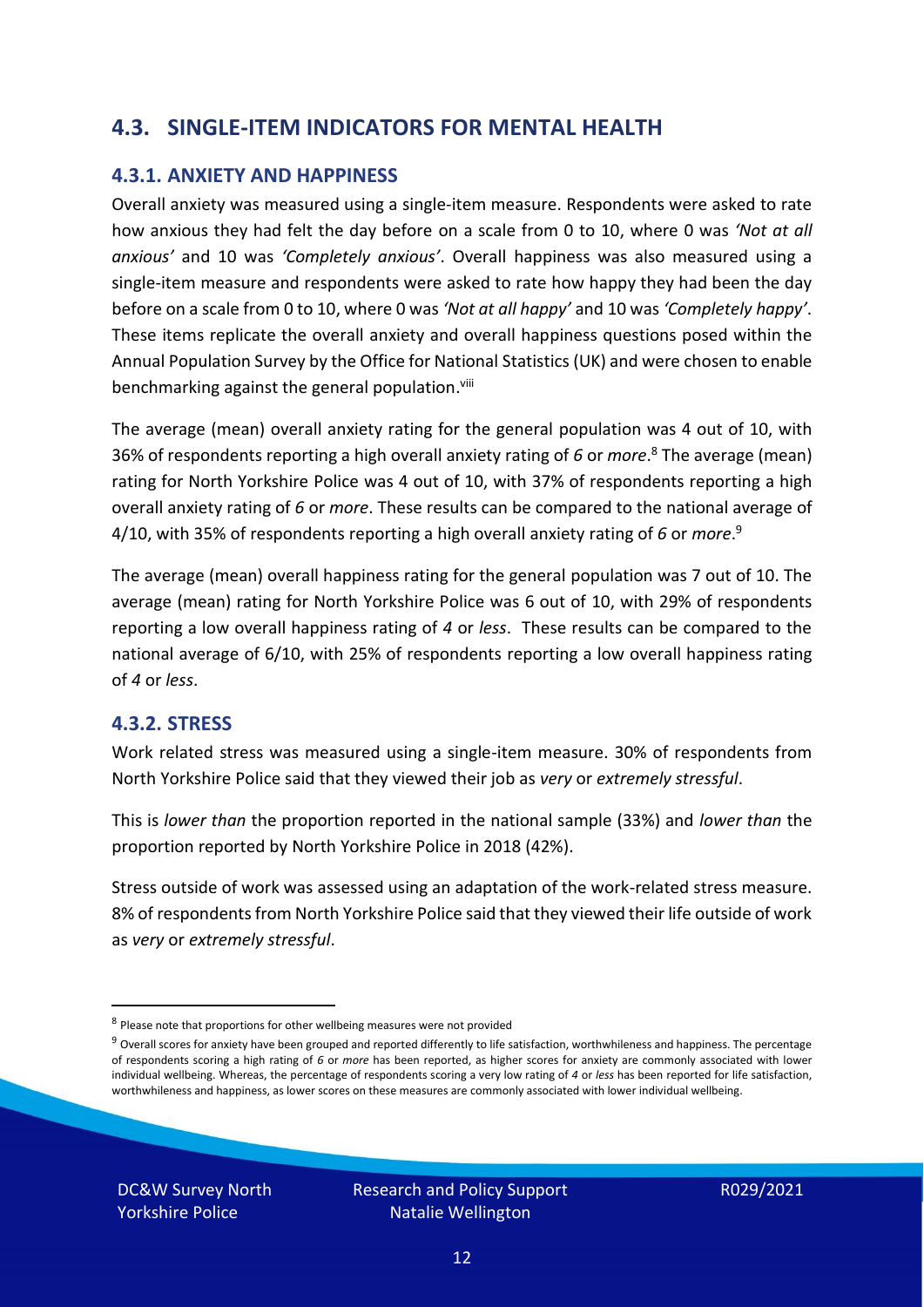#### **4.3.4. MENTAL HEALTH OVERVIEW**

A top-level broad overview of mental health and wellbeing was established using an item that asked respondents to indicate whether they had experienced feelings of stress, low mood, anxiety, or other difficulties with their health and wellbeing over the last 12 months. 78% of respondents from North Yorkshire Police indicated that they had experienced feelings of stress, low mood, anxiety, or other difficulties with their health and wellbeing over the last 12 months; with 89% of these respondents also indicating that these feelings were caused by, or made worse by work.

#### **4.3.5. MENTAL WELLBEING**

Respondents' mental wellbeing was measured using the Short Warwick-Edinburgh Mental Wellbeing Scale,<sup>ix</sup> which asked them to rate their experience during the last two weeks for seven positively framed items. A metric score was calculated which indicated participants' overall wellbeing. The higher the score is, the better their overall wellbeing is thought to be.<sup>10</sup>

The metric score for North Yorkshire Police is presented in *Table 6* below across years. This is also alongside the metric score for the national sample across years.

| <b>Table 6:</b> Average (mean) metric score for the Short Warwick-<br>Edinburgh Mental Wellbeing Scale | 2016 | 2018 | 2020 |
|--------------------------------------------------------------------------------------------------------|------|------|------|
| Force-level figures                                                                                    | 20   | 21   | 21   |
| National figures                                                                                       | 19   | 20   | 21   |

 $10$  The Short Warwick-Edinburgh Mental Wellbeing Scale was developed by the Universities of Warwick, Edinburgh and Leeds in conjunction with NHS Health Scotland (© University of Warwick, 2006).

DC&W Survey North Yorkshire Police

Research and Policy Support Natalie Wellington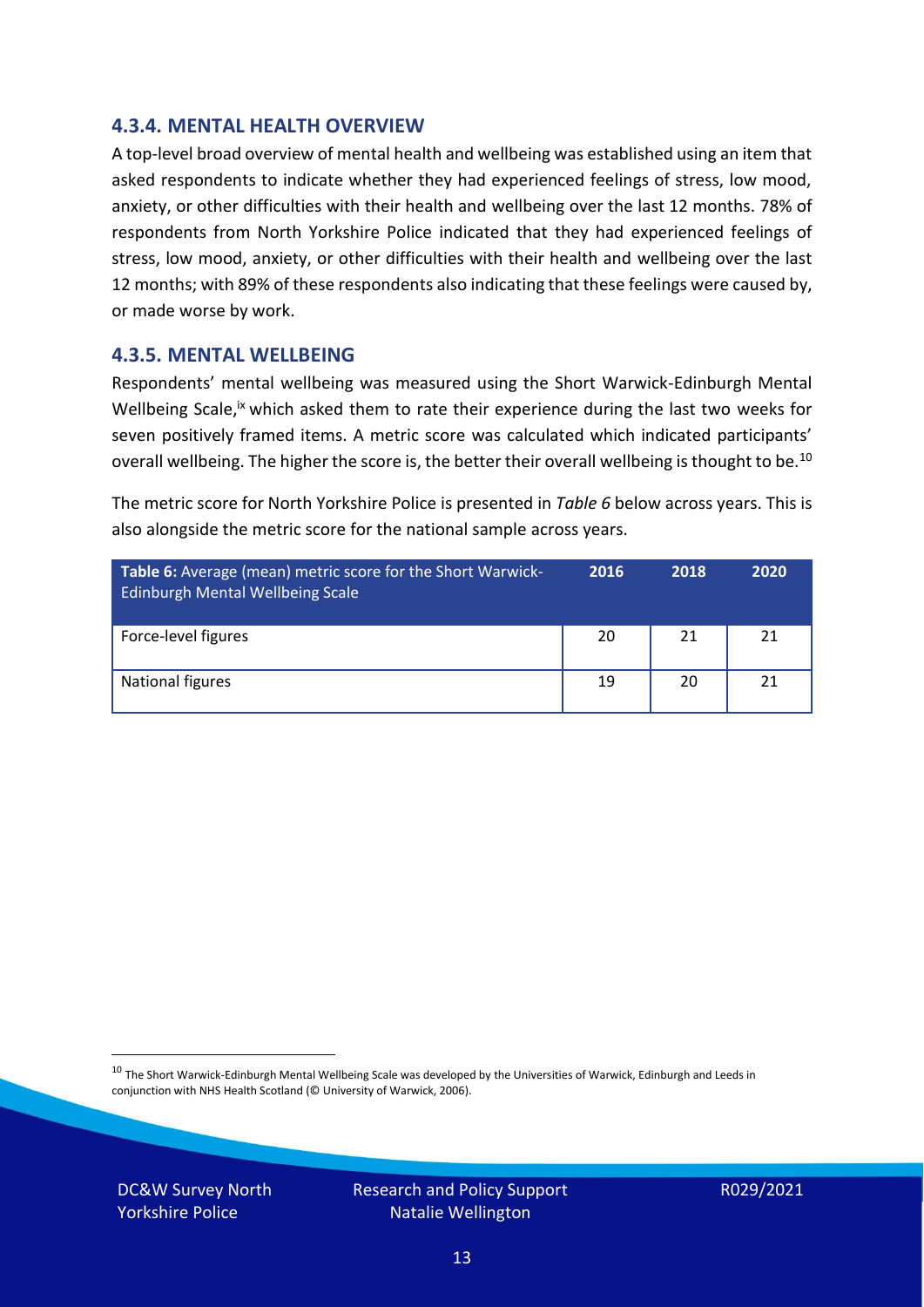### <span id="page-13-0"></span>**5. ABSENCE BEHAVIOUR**

### **5.1. ABSENCE**

53% of respondents from North Yorkshire Police reported *one* or *more* days of sickness absence and 32% of respondents indicated that at least one day of their sickness absence was attributable to stress, depression, or anxiety.

The national proportion of respondents who had taken *one* or *more* days of sickness absence was 48% and 32% of respondents indicated that at least one day of their sickness absence was attributable to stress, depression, or anxiety.

#### **5.2. PRESENTEEISM AND LEAVEISM**

Presenteeism is the act of attending work while ill. This has been shown to be associated with subsequent health decline, particularly in relation to burnout, $x$  and can lead to elevated absenteeism.<sup>xi</sup> Moreover, evidence suggests that presenteeism can compound the effects of the initial illness and negatively influence job satisfaction, resulting in negative job attitudes and withdrawal from work.<sup>xii</sup>

Leaveism is a term to describe hidden sickness absence and work undertaken during rest periods. A core dimension of leaveism includes using allocated time off such as annual leave entitlements to take time off when they are in fact unwell. Findings for North Yorkshire Police across years are presented in *Table 7* below.

| Table 7: Proportion of respondents reporting the<br>following absence behaviour once or more over the<br>previous 12 months |                             | 2016 | 2018 | 2020 |
|-----------------------------------------------------------------------------------------------------------------------------|-----------------------------|------|------|------|
| Presenteeism                                                                                                                | Due to Physical health      | 90%  | 80%  | 68%  |
|                                                                                                                             | Due to Psychological health | 66%  | 73%  | 63%  |
| <b>Using</b><br>annual leave to<br>time off due to<br>take<br>health                                                        | Due to Physical health      | 55%  | 36%  | 28%  |
|                                                                                                                             | Due to Psychological health | 39%  | 38%  | 34%  |

DC&W Survey North Yorkshire Police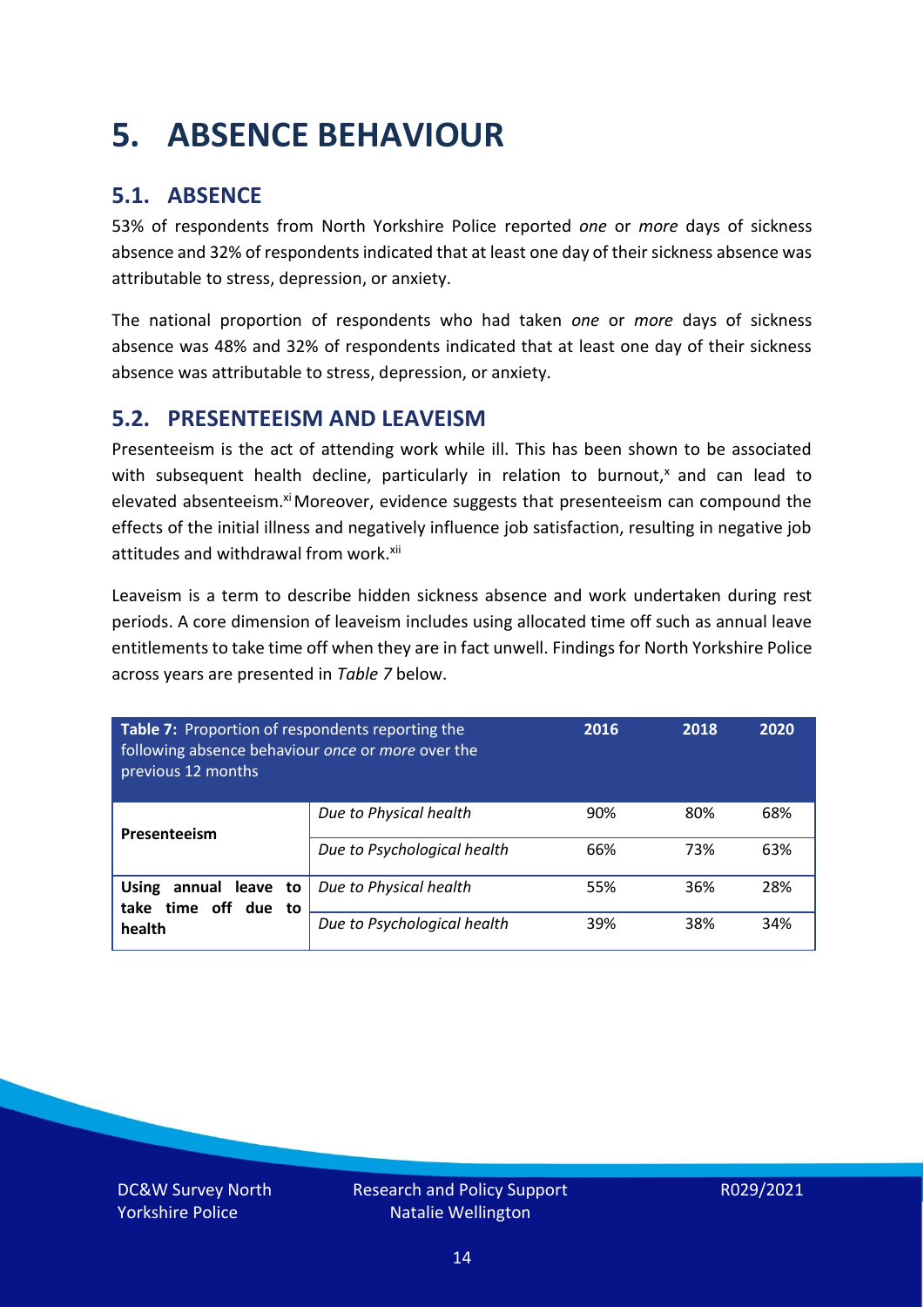## <span id="page-14-0"></span>**6. VIOLENCE AND PHYSICAL INJURIES**

### **6.1. VIOLENCE**

Verbal and physical violence was assessed using four questions regarding how often officers received verbal insults, verbal threats, spitting assaults, unarmed physical attacks, and attacks with a weapon from members of the public over the previous 12 months. Findings for North Yorkshire Police are presented in *Table 8* below.

**Table 8**: Force level figures for frequency of verbal and physical violence from members of the public

| Type of violent victimisation                                                          | Proportion of respondents indicating frequency<br>of experience as at least once a week |      |      |
|----------------------------------------------------------------------------------------|-----------------------------------------------------------------------------------------|------|------|
|                                                                                        | 2016                                                                                    | 2018 | 2020 |
| Verbal insults (e.g. swearing, shouting, abuse)                                        | 39%                                                                                     | 37%  | 27%  |
| Verbal threats (e.g. threat of hitting, threat of<br>kicking)                          | 19%                                                                                     | 20%  | 16%  |
| Spitting assaults (i.e. being deliberately spat<br>$upon)$ <sup>11</sup>               | $\cdots$                                                                                | 1%   | 3%   |
| Unarmed physical attacks (e.g. struggling to get<br>free, wrestling, hitting, kicking) | 12%                                                                                     | 15%  | 13%  |
| Use of a deadly weapon (e.g. stick, bottle, axe,<br>firearm)                           | 0%                                                                                      | 0%   | 0%   |

### **6.2. INJURIES**

20% of North Yorkshire Police respondents reported that they had suffered *one or more* injuries that required medical attention as a result of **work-related violence** in the last year.

This is *higher than* the proportion reporting *one or more* injuries as a result of **work-related violence** in the national sample (16%) and *the same as* the proportion reported by North Yorkshire Police in 2018 (20%).

15% of North Yorkshire Police respondents reported that they had suffered one or more injuries that required medical attention as a result of **work-related accidents** in the last year.

DC&W Survey North Yorkshire Police

 $11$  Data on spitting assaults is not available for the year 2016 as the item was not included until the 2018 iteration of the survey.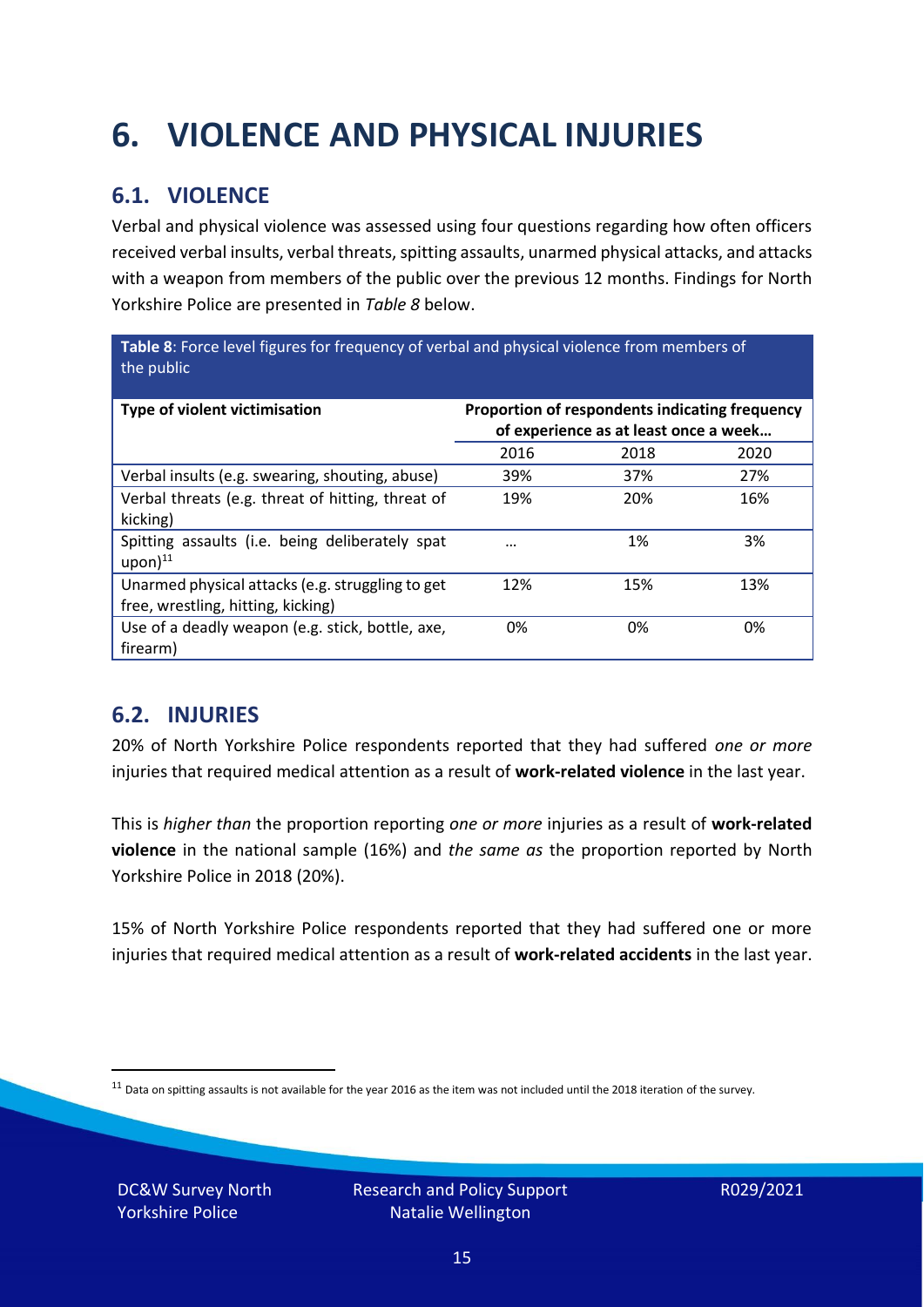This is *higher than* the proportion reporting *one or more* injuries as a result of **work-related accidents** in the national sample (11%) and *the same as* the proportion reported by North Yorkshire Police in 2018 (15%).

DC&W Survey North Yorkshire Police

Research and Policy Support Natalie Wellington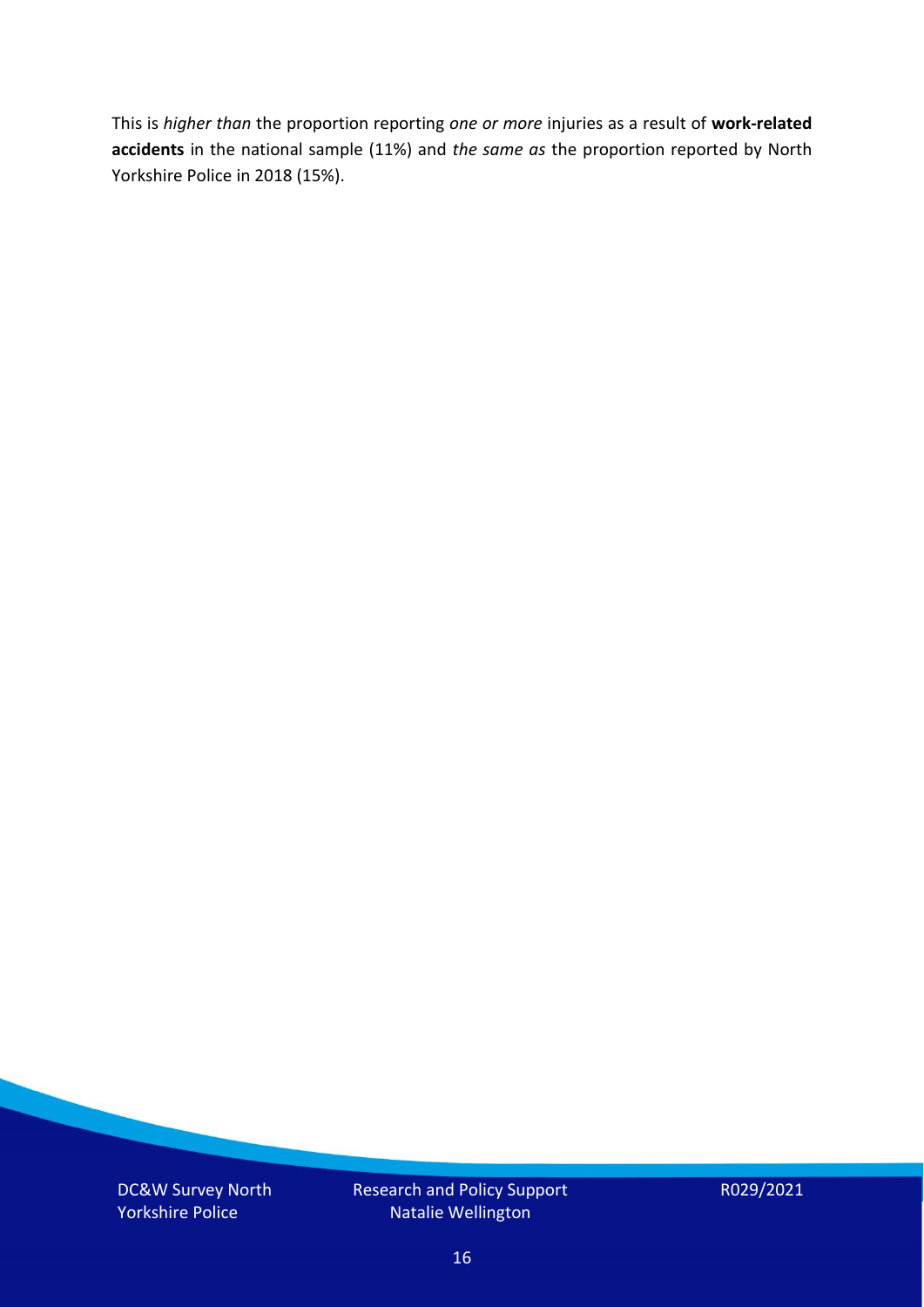# <span id="page-16-0"></span>**7. ORGANISATIONAL SUPPORT FOR MENTAL HEALTH AND WELLBEING**

### **7.1. DISCLOSURE**

Respondents who indicated that they had sought help for difficulties with mental health and wellbeing were presented with additional questions concerning disclosure to a line manager. 69% of respondents from North Yorkshire Police, for whom it was applicable, reported that they had disclosed seeking mental health and wellbeing support to their line managers. This can be compared with 71% reported by North Yorkshire Police in 2018.

#### **7.2. MENTAL HEALTH AND WELLBEING SUPPORT SERVICES**

Respondents were asked about mental health and wellbeing support services that are *reactive* (services that aim to help those that are already experiencing difficulties with their mental health and wellbeing), and *proactive* (services that aim to help people prevent difficulties with mental health and wellbeing from developing). Key findings for North Yorkshire Police are displayed in the tables below, with *Table 9* displaying both national and local proportions.

**Table 9**: Proportion of respondents reporting that they are *aware* of reactive and proactive mental health and wellbeing support services that their force offers

| <b>Questions</b>                                                                                                                                                                                                                   | Proportion of respondents |                  |
|------------------------------------------------------------------------------------------------------------------------------------------------------------------------------------------------------------------------------------|---------------------------|------------------|
|                                                                                                                                                                                                                                    | Force-level figures       | National figures |
| Reported being aware of reactive services that their force<br>offers to support the mental health and wellbeing of its<br>employees (e.g. counselling, helpline services, peer<br>support groups etc.)                             | 67%                       | 74%              |
| Reported being aware of proactive services that their<br>force offers to support the mental health and wellbeing<br>of its employees (e.g. resilience training, mindfulness<br>workshops, mental health awareness programmes etc.) | 34%                       | 43%              |

DC&W Survey North Yorkshire Police

Research and Policy Support Natalie Wellington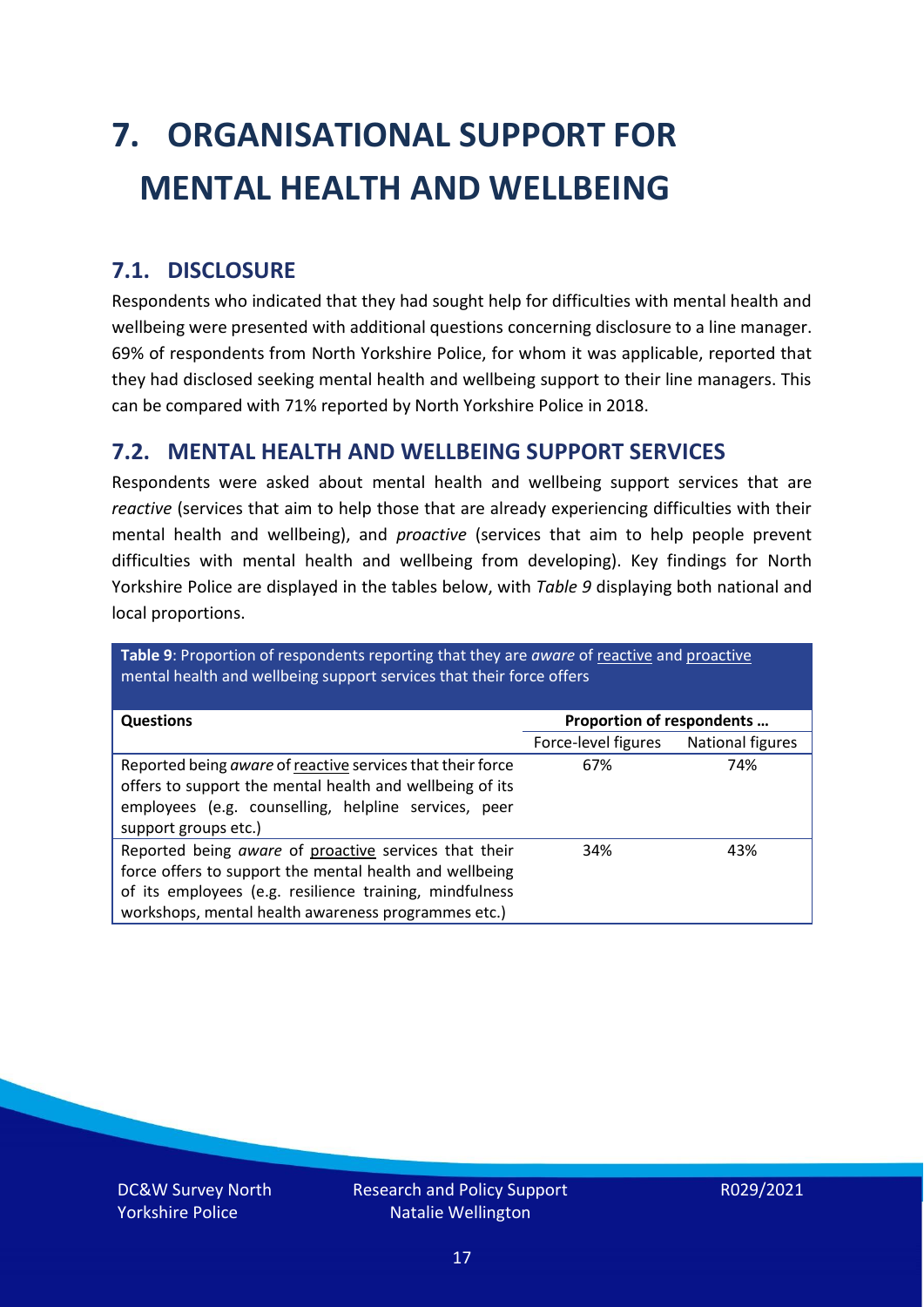### <span id="page-17-0"></span>**8. COVID-19 CRISIS**

Questions about the COVID-19 crisis have been included in this year's survey to help to better understand the impacts of working within the police service during this period. This section of the report specifically focusses on the personal impact of the COVID-19 crisis on officers, whilst organisational impacts have been reported at contextually appropriate points throughout the report.<sup>12</sup>

Respondents were asked whether they think they have or have had COVID-19. Comparisons for both national and local proportions are shown in *Table 10* below.

| Table 10: Proportion of respondents reporting whether<br>they have or have had COVID-19 | <b>Force-level</b><br>figures | <b>National</b><br>figures |
|-----------------------------------------------------------------------------------------|-------------------------------|----------------------------|
| Yes, confirmed by a positive antigen or antibody test                                   | 1%                            | 3%                         |
| Yes, based on strong personal suspicion or medical advice                               | 16%                           | 23%                        |
| No                                                                                      | 59%                           | 47%                        |
| Unsure                                                                                  | 25%                           | 27%                        |

23% of respondents from North Yorkshire Police said that they were *very* or *extremely worried* about the impact that the COVID-19 crisis will have on them personally. This can be compared to the national sample, where 22% said that they were *very* or *extremely worried* about the impact that the COVID-19 crisis will have on them personally.

Respondents from North Yorkshire Police were asked about their concern over the issues displayed in *Table 11* below (national and local proportions are shown).

| Table 11: Proportion of respondents reporting that they were very or extremely concerned over the<br>following |                           |                 |
|----------------------------------------------------------------------------------------------------------------|---------------------------|-----------------|
| <b>Statements</b>                                                                                              | Proportion of respondents |                 |
|                                                                                                                | Force-level               | <b>National</b> |
|                                                                                                                | figures                   | figures         |
| Becoming unwell with COVID-19 due to having close contact with                                                 | 33%                       | 34%             |
| someone who has COVID-19 in the line of duty                                                                   |                           |                 |
| Becoming unwell with COVID-19 due to being assaulted by someone                                                | 29%                       | 23%             |
| who has COVID-19 in the line of duty                                                                           |                           |                 |
| Having adequate access to COVID-19 testing (antigen                                                            | 43%                       | 37%             |
| and/or antibody diagnostic testing)                                                                            |                           |                 |
| Enforcing the lockdown restrictions                                                                            | 23%                       | 25%             |

<sup>12</sup> For more information please see the introduction to this report on page 3.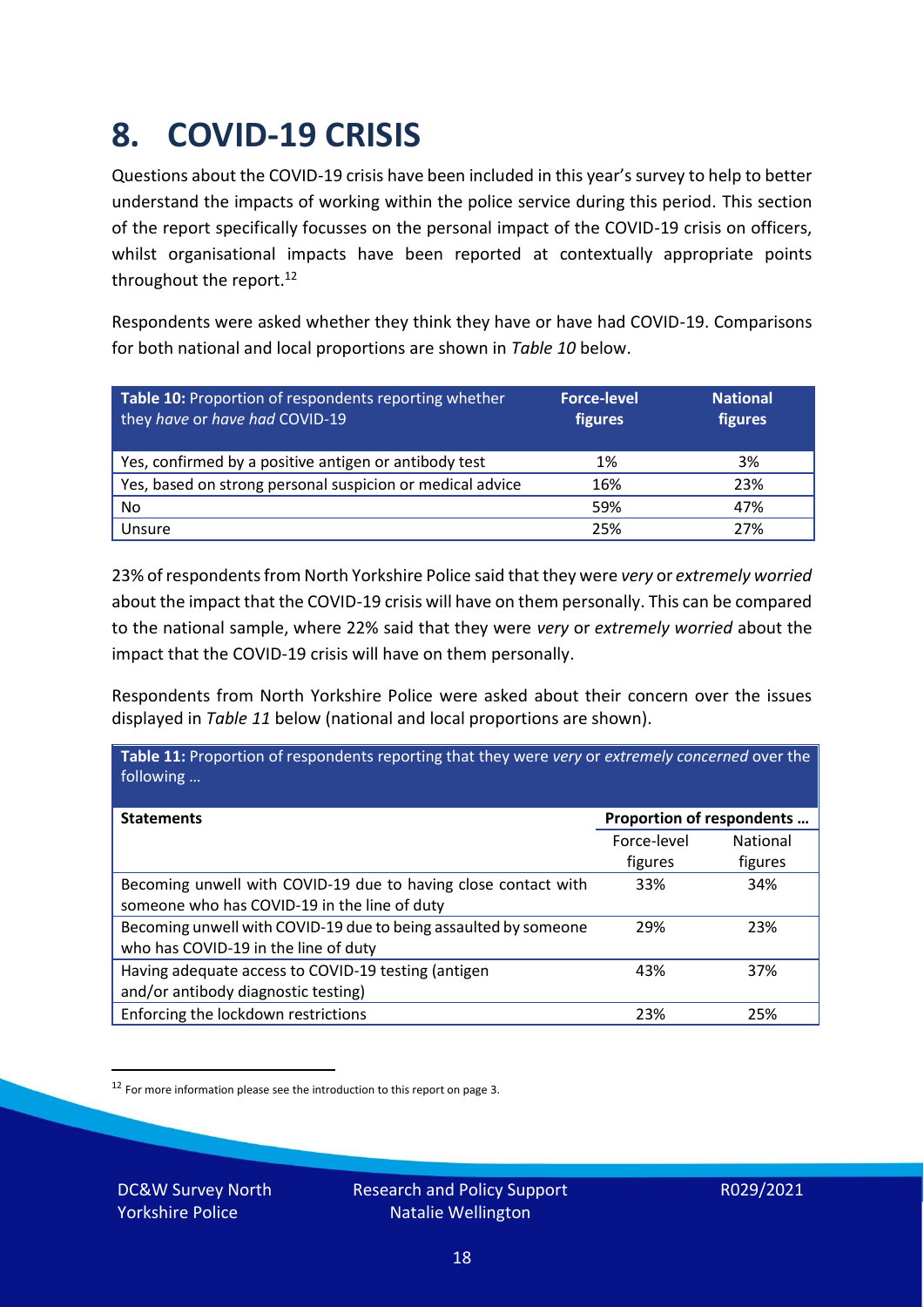Furthermore, 30% of respondents from North Yorkshire Police reported that they *disagreed*  or *strongly disagreed* that they have all the equipment they personally need to protect them from COVID-19 whilst at work. This can be compared to the national sample, where 39% reported that they *disagreed* or *strongly disagreed* that they have all the equipment they personally need to protect them from COVID-19 whilst at work.

DC&W Survey North Yorkshire Police

Research and Policy Support Natalie Wellington